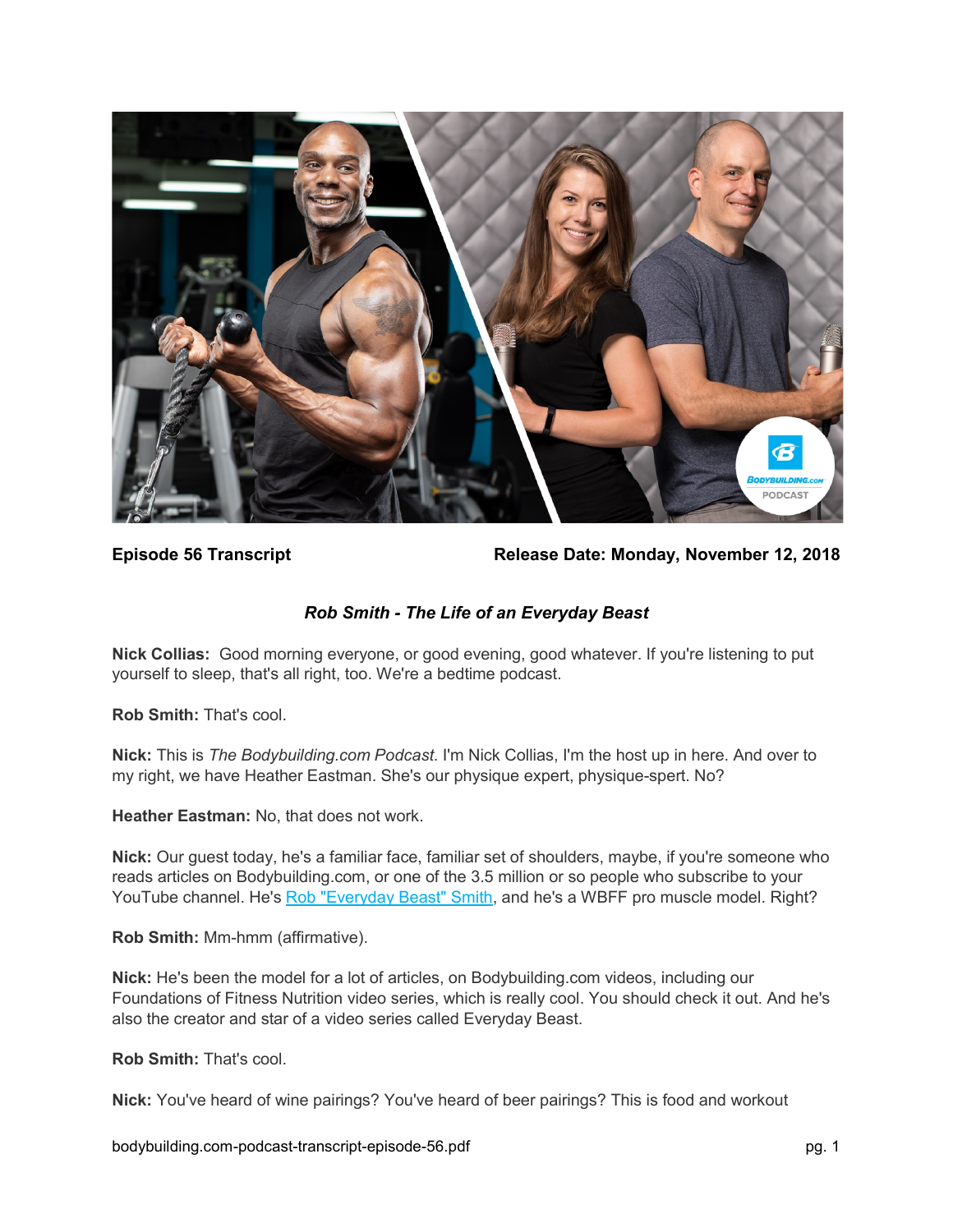pairings, which I think is a great idea. These have been getting a lot of traction on our YouTube channel, and so we wanted to have him on to talk about the beast life. So, Rob, thanks for coming, man.

**Rob Smith:** Hey, thank you for having me.

**Nick:** That's right. And you're also an editor. You work here, too.

**Rob Smith:** Yeah, yeah, yeah. Heck yeah.

**Heather:** Yeah, yeah. He works here.

**Nick:** He happens to be, probably, the biggest guy in the Bodybuilding.com gym right now. So, if you're that sort of person who's like, "You know what? I'm going to ask the biggest guy in the gym. He knows what's going on." That's what we're going to do today.

**Rob Smith:** Nice. That's dope. I like that.

**Nick:** So, tell us a little bit about Everyday Beast, for somebody who hasn't seen it. What is the idea behind that, and how did you come up with that idea?

**Rob Smith:** So, Everyday Beast is a program that's supposed to be a foundation, a platform, for people to come from every walk of life and just say, "This is what I do every day." If you embody what a beast is supposed to be, it's like we're doing this. We're living life. We're crushing it every day in the gym, in our families, at home, at work, and it's like we're still able to hit these goals. Fitness is the topic, but it's really a platform to just say, "Hey, you can crush it, man, whatever it is." So.

**Nick:** And that's one thing. Each one is a workout, but it's more than a workout. Like, you could go get a good workout from it, but it's kind of like a celebration, too, celebration of fitness, of working out. It's a celebration of food, and kind of these rituals that build up around it. You know?

#### **Heather:** A lifestyle.

**Nick:** It's not like, "Oh, God. I'm doing the work." This is, "This is what I love to do." There's a call-toaction in some of these that I really like, and I'm hoping Mark will cut some audio in here. But there's this great line you have, where it's like, "If you're passionate about the work you put in at the gym, you gotta be passionate about the food you eat."

You gotta eat a good meal. That's what this rib eye is going to do for you. It's about creation. How do those things go together for you?

**Rob Smith:** Man. First thing, I was thinking when you were just talking, is like, Everyday Beast, it's an action. You know what I'm saying? People are like, "Oh, you're the Everyday Beast?"

Well, I'm not the Everyday Beast, it's a community. But, it's more of an action, every day you're beasting at something. Every day you're hitting a new platform. You're hitting a new goal.

So, it's like, at the end of the day, what's your foundation? If you have a fitness goal in particular, you gotta eat. You know what I'm saying? If you're not eating, if you're not paying attention to what you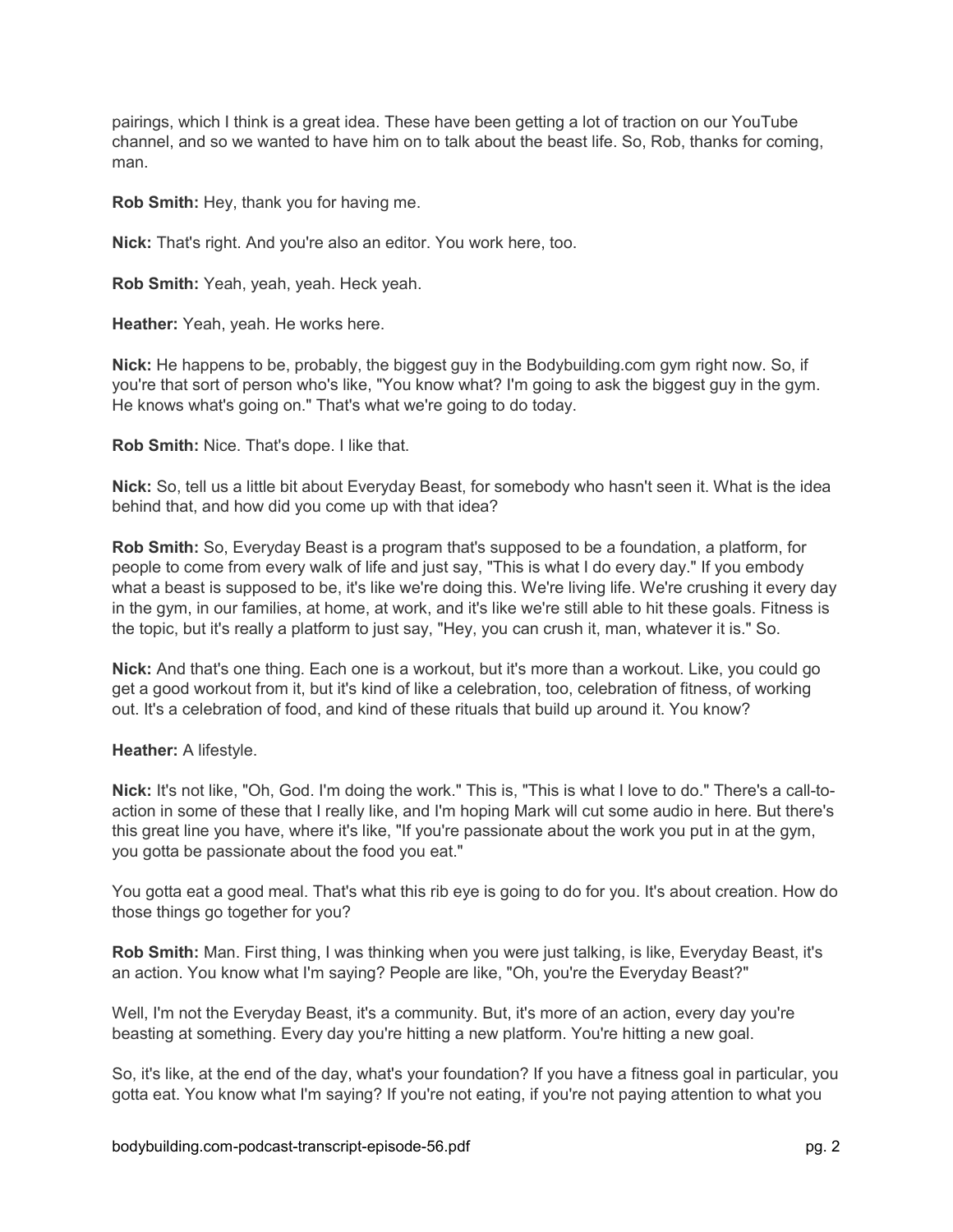put in your body, it doesn't matter what you're doing in the gym.

So, it's like, just obviously, fitness is, the workouts are a big part of that. But, it's like breaking it back down to some of the foundational concepts of just eat right, and set the goal, and then everything else will kind of fall into place.

**Nick:** And enjoy it.

**Rob Smith:** And enjoy it. Yeah, that's what I'm saying, enjoy it. If you don't enjoy it, you're not going to put the time in it takes to get to that goal.

**Nick:** Is that a way that you approach your life, where it's like, "You know what, this is a great back workout that I'm going to do here. It actually deserves a great meal. I'm going to think that way about the meal coming up as well."

**Rob Smith:** Totally. Yeah, yeah, yeah. My thing is this, if I want to have a good weekend, like a great weekend, where I'm going to kind of splurge a little bit, I better work my butt off Wednesday, Thursday, Friday.

I better work my butt off Monday and Tuesday, too, but those last couple days before that big meal, it's going to be work. It's going to be some pain, and it's also going to be like, "All right, you deserve this." You know?

#### **Heather:** Yeah.

**Nick:** I like that. People talk about "cheat meals" a lot, and they talk about this like it's a bad thing, like, "You gotta earn it because it's gonna be this splurge." But, the way you're talking about it, it's like, "I deserve it."

**Rob Smith:** Yeah. I deserve it. Yeah, totally. Heck yeah.

**Heather:** I don't know if you've tried any of the Everyday Beast meals, but they are quite delicious.

**Rob Smith:** Nice. That's what we like to hear.

**Heather:** Even though they're keeping within the macros. Oh, yeah, yeah. And that's one thing I noticed, is that you make both the meals and the workouts very accessible. You know? You're not putting out this crazy, 12-exercise, long workout. You're putting out a workout that's maybe four exercises, but just a unique combination of exercises, or a unique set and rep scheme.

And then, your food, I mean you have this one that's a pizza-stuffed chicken breast, which is fantastic. And, correct me if I'm wrong, most of the recipes are kind of more in the [keto.](https://www.bodybuilding.com/topic/keto)..

**Nick:** *Keto-ish*.

**Heather:** ...family.

**Rob Smith:** Yeah.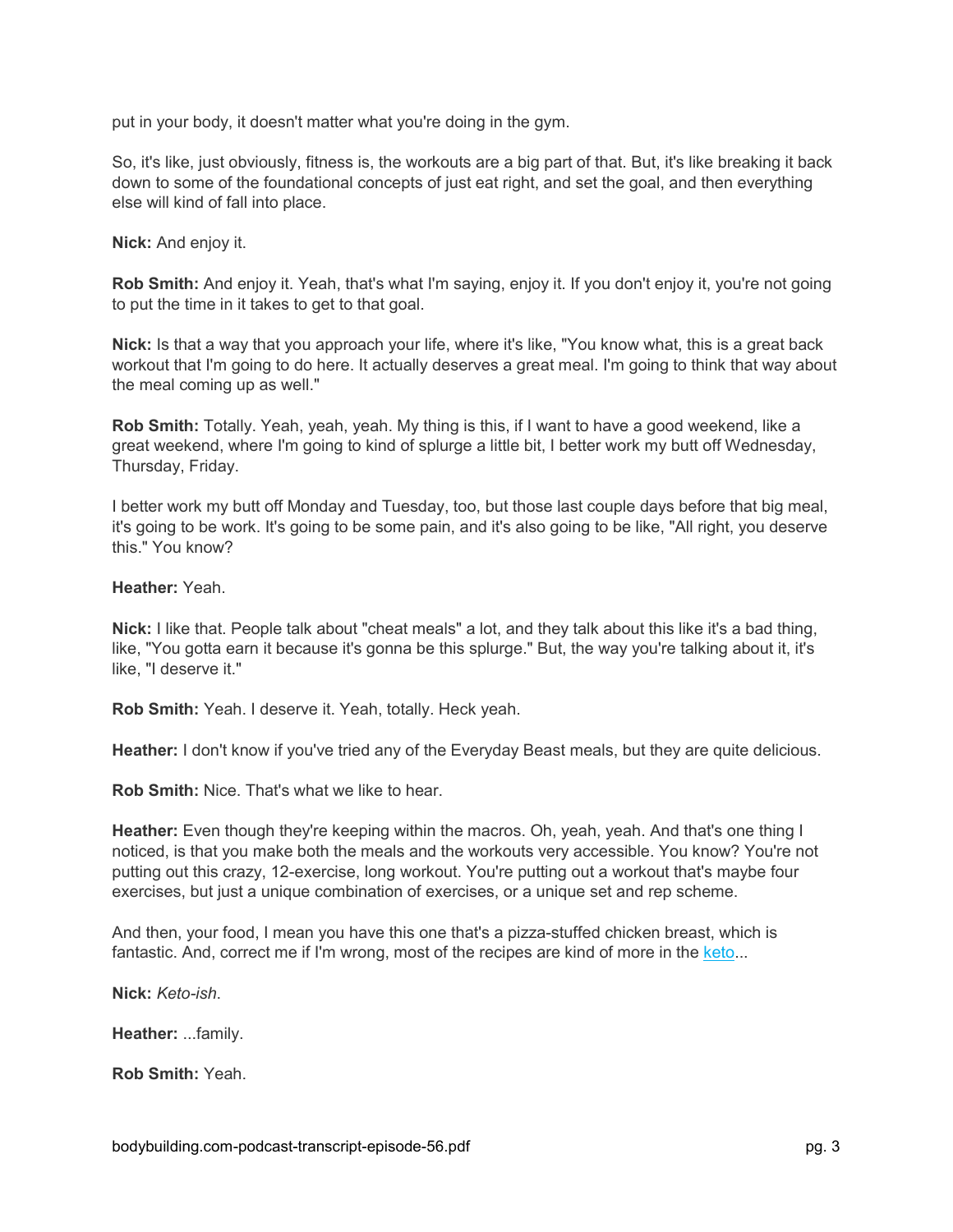**Heather:** Or like a low-carb.

**Rob Smith:** Yeah. This time we went more keto-ish, only because a lot of this stuff was stuff that I was eating as I was getting ready for a competition. We also talk about it in the article, if you want to throw a side of rice on this, you can do that easily, by just, you know...

## **Heather:** Right.

**Rob Smith:** ...you calculate that. So, it's like, the biggest thing is making it, like you said, accessible to... Some people don't have a big budget to go out there and go to Whole Foods and shop for this, and shop for that, and shop for this.

It's like, "All right, what can I make that my family can enjoy as well, and that will also help me reach my goals?" And it's like, keep it simple.

**Heather:** Yeah. That's the refrain of a lot of bodybuilders, is, "I'm making a separate meal for myself. Meanwhile, my family gets to enjoy this." And it feels like the Everyday Beast meals are something that everybody can enjoy.

**Rob Smith:** Mm-hmm (affirmative).

**Nick:** I think it's interesting that you bring up other bodybuilders here, too, because it's clear that you have a deep relationship with food, whereas you think of somebody who's preparing for shows on a regular basis, they have a deeply complicated relationship with food a lot of the time. You know?

### **Rob Smith:** Uh-huh.

**Nick:** You think about bodybuilders and often it's food is something to analyze. Sure, you eat a ton of it, but it's not something you love. How do you, as somebody who... You know, you've been in a handful of shows. How do you find that balance? How do you keep from getting burned out?

**Rob Smith:** For me, I have to be creative. You know? Like, I got to the point where I couldn't eat a chicken breast, let alone look at a chicken breast, like a couple months. I got to the point where I couldn't look at eggs in the store. I'm like, "No, I don't want that."

And it's like, "Why is this, that you can't eat this certain type of food? Why don't you want eggs?" Because you overdid it. You know what I'm saying? You overdid it because you didn't have the knowledge to switch something out, or the knowledge to be a little more creative about it.

So, it's like, "Scratch that. Be creative. Get the knowledge to understand how to calculate your macros. Search out on Bodybuilding.com how to create a meal plan so you don't limit yourself."

Bringing it back to Everyday Beast, it's like that's what's empowering about it, because we're trying to empower people to make choices that fit into their lifestyle that's going to take them to another level.

**Nick:** Sure.

**Rob Smith:** You know?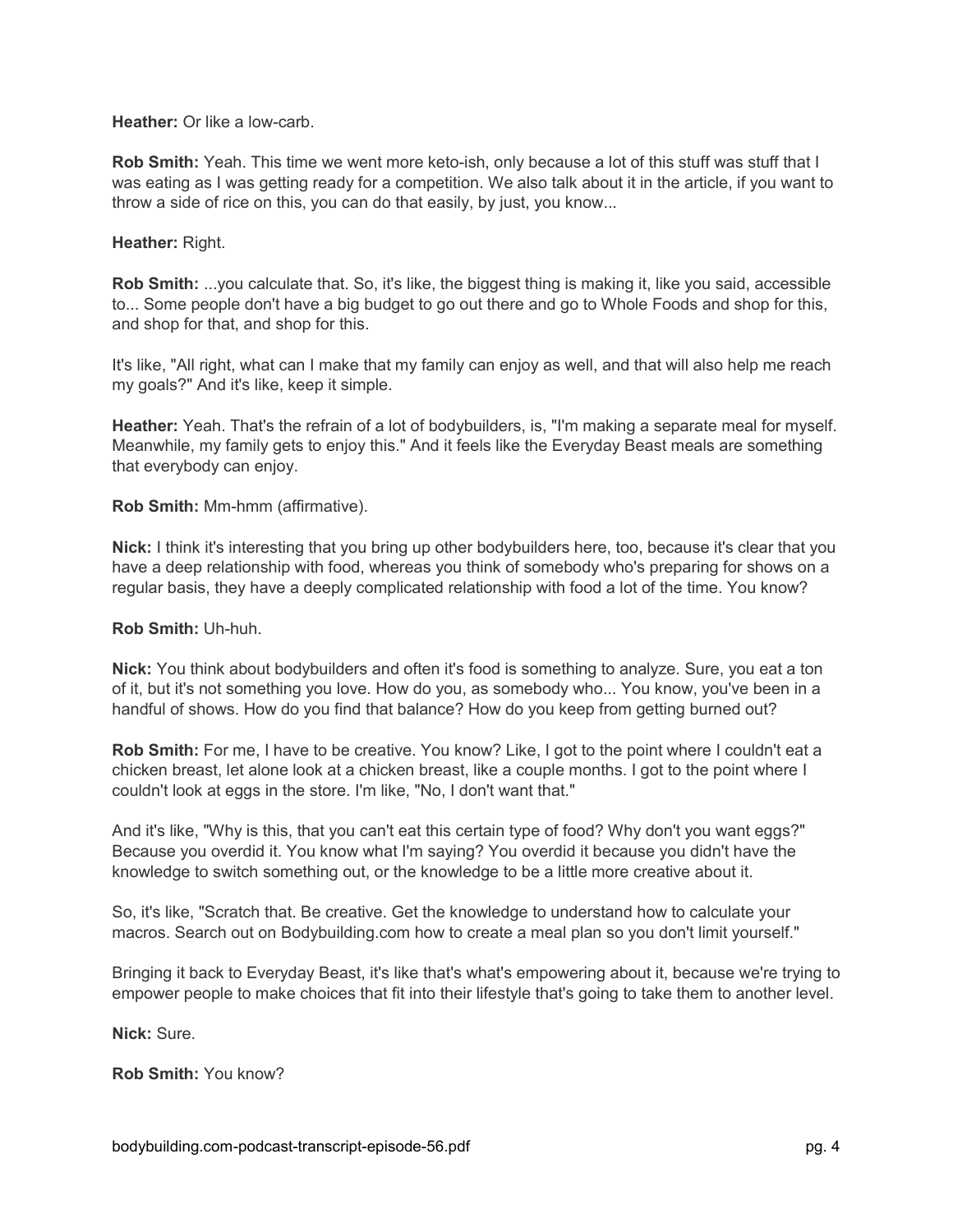**Nick:** And I know there are a lot of people who, once they start putting numbers on things, once they start thinking in terms of macros, it's really hard for them to enjoy it, too. Like, how do you find the balance in that? It seems like cooking skills is part of it.

**Rob Smith:** Yeah.

**Nick:** I suppose. So, where did you learn to cook?

**Rob Smith:** Just watching my family cook. I'm from the South, so it's like food, that's a big part of Southern culture, you know? So, you can't really go to anybody's house without eating. So, it's like, if you have a goal, and you want to eat, you gotta know how to make that happen.

I know a lot of times, that macros or micronutrients can be discouraging to people, but it's like if you want this, there's going to be some give and take. You're going to have to be like, "All right. I'm going to be responsible, and I'm going to want this enough to learn the macros so I can empower myself to make those creative choices."

You know? If you got a goal, and it's, "Oh, macros discourage me." It's like what's more important, your discouragement or that goal? How can we as a platform help people get over that hurdle, and then empower them to make those creative choices?"

**Nick:** Sure.

**Rob Smith:** You know, with your diet.

**Nick:** And to take ownership of that.

**Rob Smith:** Yeah, yeah. You gotta take ownership of it.

**Nick:** So, what pushed you to say, "You know what? This is really where I'm gonna put a lot of my creative energy into, my own food. I'm going to get those skills."

**Rob Smith:** I don't want to say it came second nature, but it was just natural. I just watched my mom cook for me when I was a kid. And I just, in college, you find the first week of college they're giving you \$5 pizza coupons and this and that. And it's like two weeks later, "Nah. I want to eat like I ate when I was at home."

Me and my buddies, we actually brought like hot plates and stuff in our dorm rooms, and we would let the windows up, and we would be cooking dinner after band practice at night, trying to shoo the smells out the residence hall. Like that? So, it's like this thing is real. You know what I'm saying?

Food has never left my brain, or my thought process.

**Nick:** No, I totally understand where you're coming from. It was the same thing for me. I went to college, and I was like, "This sucks. I grew up eating pretty well. If I want to eat well for the rest of my life, I gotta take responsibility for it."

**Rob Smith:** Totally.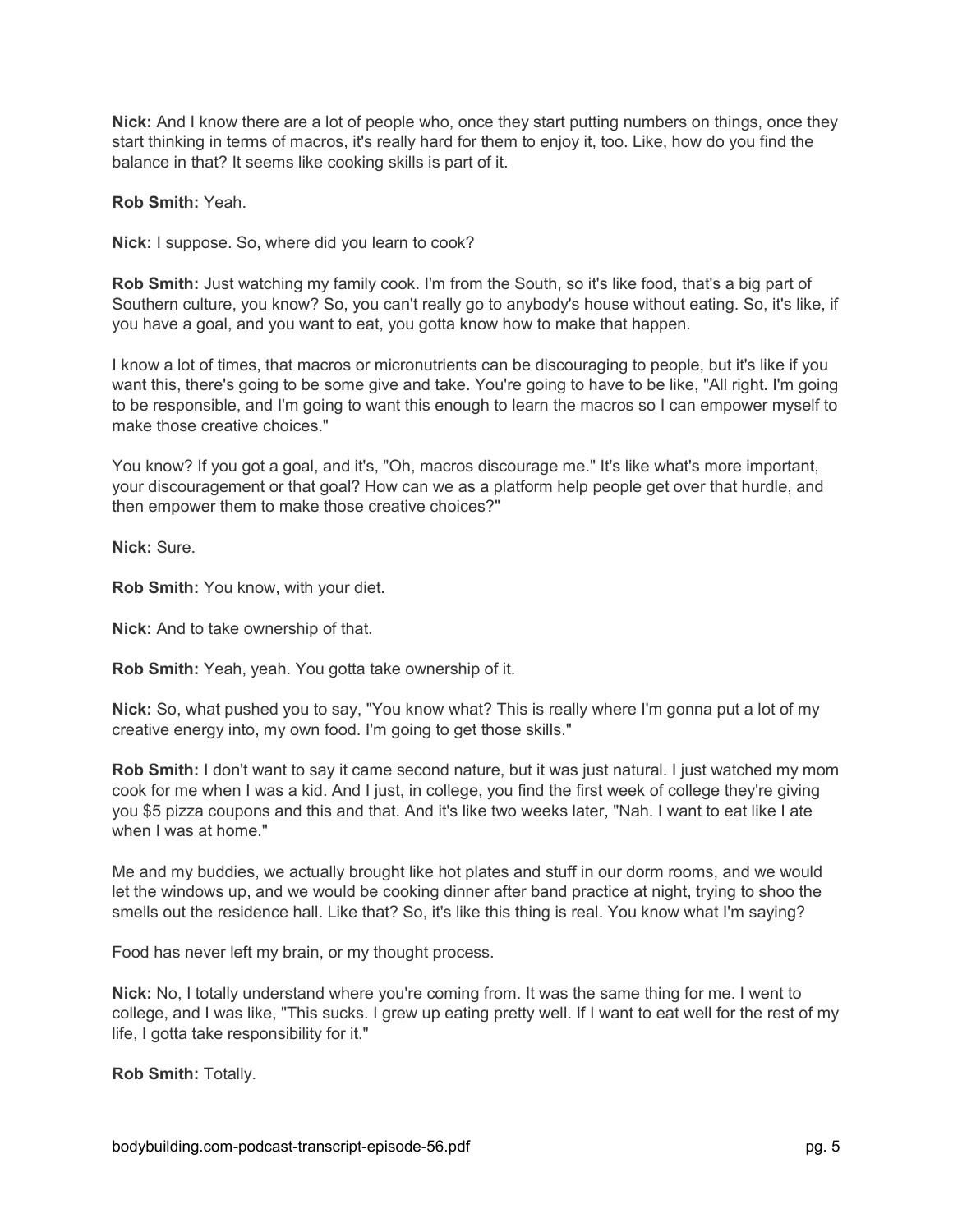**Nick:** Nobody is going to do this for me.

**Rob Smith:** Unh-huh (affirmative).

**Nick:** You know?

**Heather:** And the way you present it, you make it very easy to pick up the techniques. You describe what you're doing, for those who haven't seen the recipes, and it's obvious that you love food. And we touched on it earlier, part of the Everyday Beast thing is that your goals are the most important thing.

So, if you kind of set your goal, and then everything kind of works out towards that goal. And so, your food fits your goal, not the other way around. And your workouts fit your goal. And I think that's the piece that a lot of people are missing, because since I've been here and known you, part of the reason why you're on the website is, you're kind of always competition-ready. You know?

You don't go through those ups and downs. I'm sure you bulk, but you maintain your leanness while you're bulking.

**Rob Smith:** Yeah. Right.

**Heather:** And there's not really that up and down that you see with a lot of bodybuilders. So is that something that you've always had, or is that something that you had to kind of figure out how to fit that into, and create, this kind of everyday lifestyle, versus the up and down of the bodybuilding and the competing lifestyle?

**Rob Smith:** A lot of people say it's luck, it may be genetics. But I think it's just consistency, just going at it every day, and just having that mindset of, "All right. You're going to have three burgers this weekend. What are you going to do on Monday to bring that back into balance?"

And it's like, I don't want to say I'm like, "Oh, yeah. I got this," like that, but it's like... I don't want to say it's a struggle, but it is an awareness thing that's like, "Listen. This is what you want to do. This is how you want to look. This is how you want to perform. You've gotta be on it."

Some are like, "Well, I don't want to think about it all the time." And it's like, "What do you want?" You know?

# **Heather:** That goal.

**Rob Smith:** Yeah. Like, "What do you want?" And then, that's when everything else kind of falls into place.

**Nick:** I think there's something important in there, too, which is just that idea, the consistency and repetition, they're really the answer. You know? [Ross Edgley,](https://www.bodybuilding.com/fun/podcast-episode-44-the-worlds-fittest-podcast-episode-with-ross-edgley.html) who was on this podcast, he's this guy swimming around Great Britain right now. He's about to finish it.

He had a great podcast, or a great little video on YouTube yesterday, where he was saying like, "Hard work is almost always the answer, it's the question that doesn't really matter." Like, people get so fixated on the question, just doing stuff, and just the repetition of life, over time, it answers the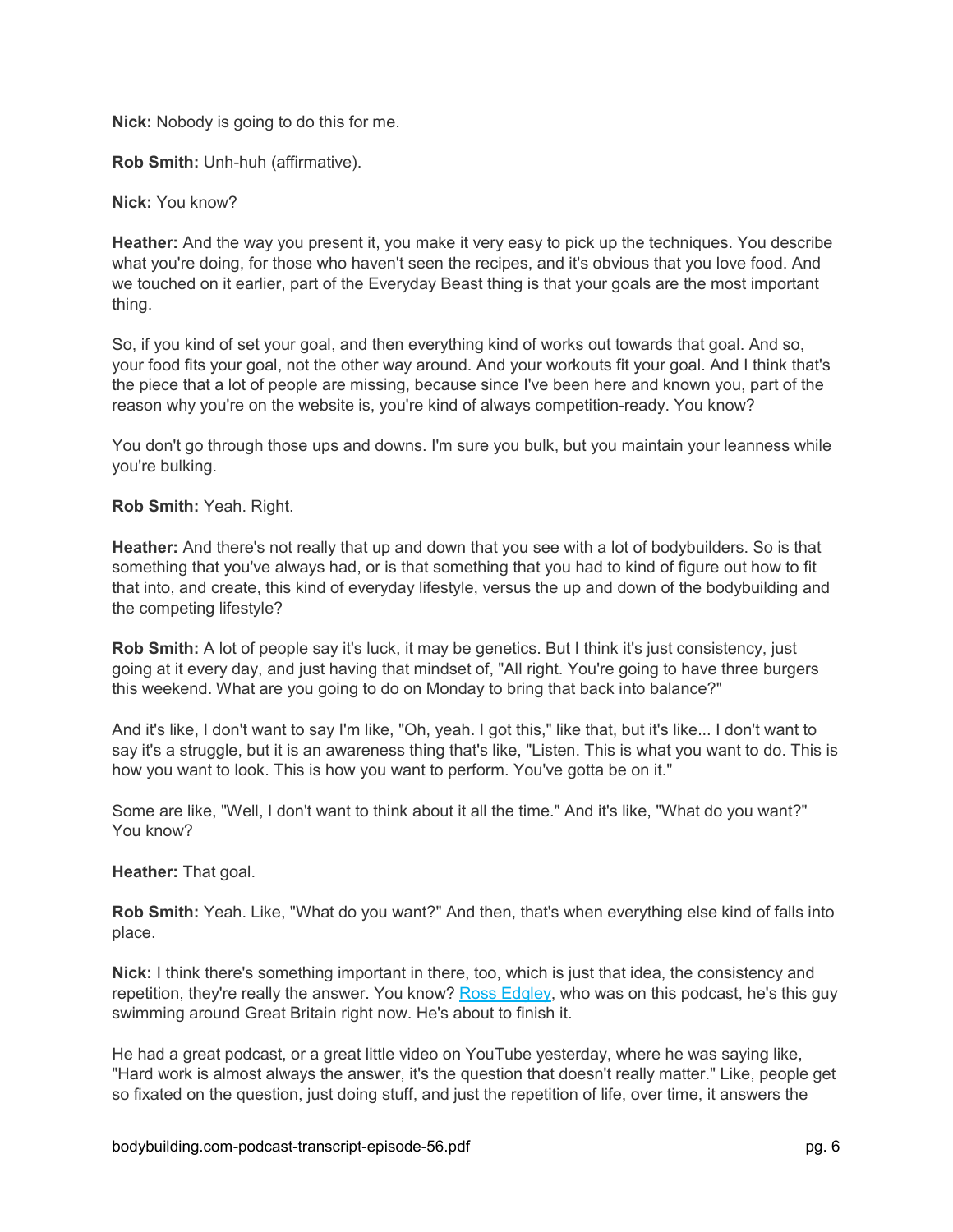questions for you.

**Rob Smith:** Totally, man. I say go read a book by somebody that's like 60 now, and just read about where they were at 20. And what is it? It's the consistent. It's the everyday beast that that person did in whatever field that was, that's the reason why you're reading that book right now.

You know? So, it's like, yeah. That's your motivation. I think that should be your motivation, the process or that every day work.

**Nick:** One thing that I feel like I hear in your attitude, too, is gratefulness. And we did a profile of you on the site a few months ago, it's like a [fit employee profile,](https://www.bodybuilding.com/content/bodybuildingcom-fit-employee-spotlight-rob-smith.html) and you talked about gratefulness on there.

You know, like, you think about hunger and hungry children, it seems like a lot. It's not just thinking about how lucky you are, but thinking about just being grateful for what you have.

So, tell me what is your relationship with hunger like? Because it seems like it's something that informs what you talk about.

**Rob Smith:** Yeah. I just think that ... I'm from the South, you know. Obviously, all over the country there's people who face food challenges and stuff like that, and just a lack of education around food issues and access to food, and food systems, stuff like that.

And it's just like I've dealt with it. You know what I'm saying?

**Nick:** Mm-hmm (affirmative).

**Rob Smith:** I've seen it. I've seen people in my family that deal with just the miseducation that comes with food, and horrible food systems. You know what I'm saying? It's not that people don't have a choice or people don't want to do it, it's like if you're not educated and if you don't have access to the healthy foods, that's the problem. You know?

**Nick:** Mm-hmm (affirmative).

**Rob Smith:** It's not the person or the kid. And it's like, if you're feeding the kid something bad in school, and they're eating that every day, that kid's not necessarily making that choice, that's a circumstance.

**Nick:** That's the choice they think they have, yeah.

**Rob Smith:** Yeah. So that gets me a little upset when somebody's like, "Oh, that person's lazy." Or "This mom is lazy." Oh, no–what is this mom making? What's does she have access to? And it's like that type of stuff makes me get a little bit like, "No, don't say anybody's lazy. They may not have the know how or knowledge to make those right choices."

So, just growing up in Georgia. Growing up in Atlanta and being from that environment, you see that and then you go to New York and you live in Manhattan, you live in Brooklyn and it's like, "Jesus Christ, there's so many people hungry in this country." And then you think about our country and then you think about around the world and it's overwhelming.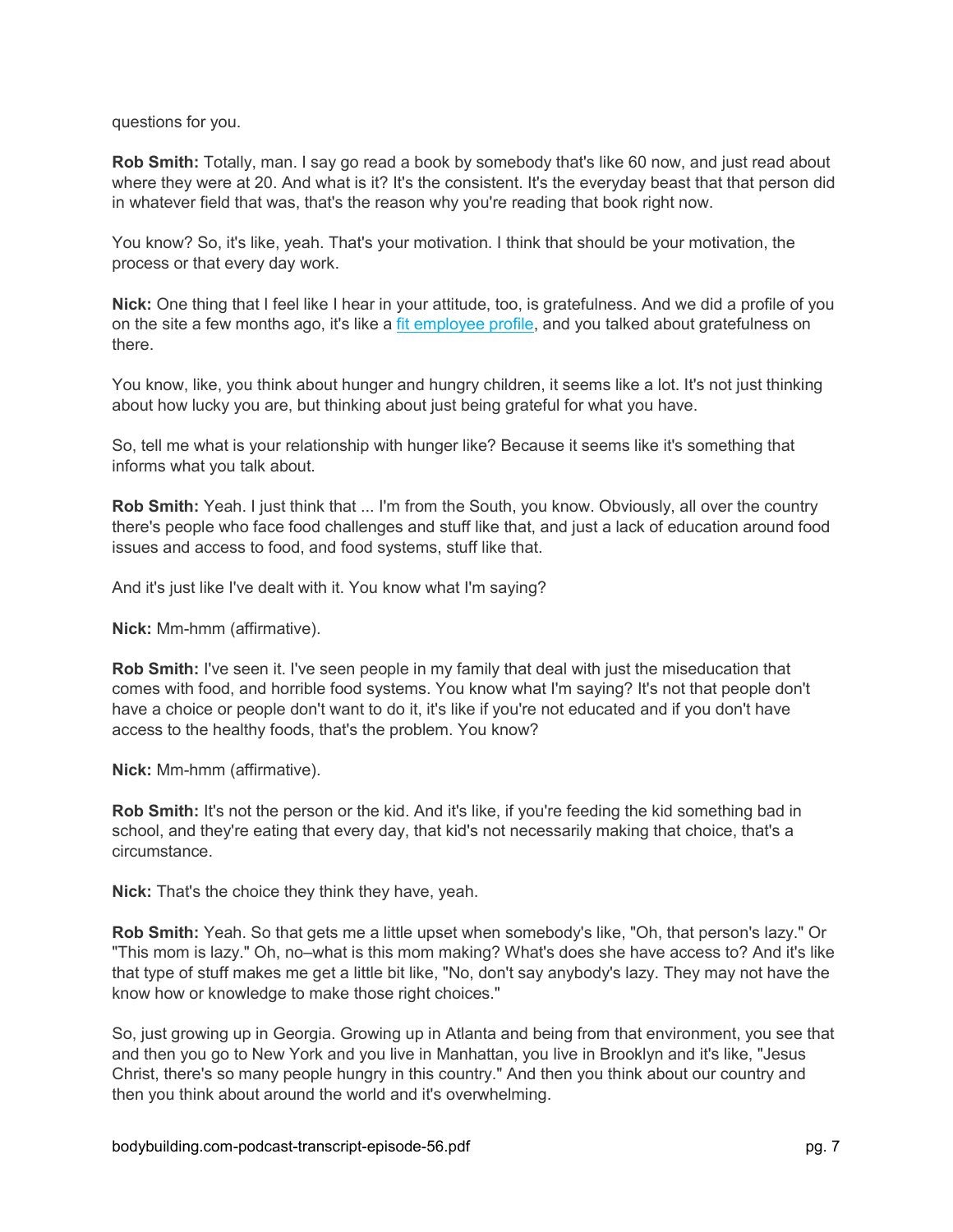**Nick:** There's so much. So much food out there but so many people are still hungry, yeah. Do you remember when you felt like the curtain was pulled back and you just saw this, maybe you had never seen this before?

**Rob Smith:** What really opened my eyes to it was trying to get bigger and then eating a large amount of food and sometimes wasting that food. And then I'm complaining, "Hey, man. I can't eat 4,000 calories, I only hit 3,000 calories." And then you sit back down and you're like, "Wait a minute. I'm complaining because I can't get big enough? I can't eat enough food to get big enough when there's people struggling to eat?" Like, "Shut up, bro, and eat the food and get in the gym." And then it's like, what the charity thing is like, "Fine, if you're gonna eat a lot of food and if you're gonna try to do this, something better be coming back to the community. C'mon, if I gain this 10 pounds, I want two dollars or five dollars for every pound I gain. Donate that back."

It's fine to have goals. It's fine to want to be bigger and better yourself, but at the same time, you have to be aware of what's going on around you. So, that's it for me.

**Heather:** Now you said that it kind of upsets you to hear people say, "Oh, that person's just lazy." Do you get a reaction when people say, "Oh, you're just genetically that way." Because they're two sides of the same coin.

**Rob Smith:** Yeah, and it's like fine–if it's genetics, it's genetics–but it's like, "You don't see what I do every day. You don't go to bed when I got to bed. You don't get up in the morning..." I'm at a point in my life now where it's just, "Alright. Meet me in the gym and let's talk." Not to be cocky about it but if you're gonna say something open, it's like, "Come. Meet me in the gym. Walk with me for a week and then we can talk."

**Heather:** Yeah, because I feel like both of them are equally dismissive.

**Rob Smith:** Yeah. Welcome...

**Nick:** Right.

**Heather:** A lot of the top bodybuilders get that, "Oh, you're a genetic specimen and that's why you are where you are." And it's like they're not understanding...

**Rob Smith:** It's a lack of knowledge.

**Heather:** ...everything that happens behind the scenes so you seem to be very much, and again this pops up in your episodes, it's very much about educating. This is not one workout and you're done. This is an everyday kind of thing.

**Nick:** One thing I like though about Everyday Beast is the comments on YouTube. They're funny because you know, whatever, YouTube's a shithole for comments, but the ones that are on these Everyday Beast episodes, they're things like, "I wish Rob was my neighbor so I could hang out and train with him."

**Rob Smith:** You know what? It's funny you said that because I lived in Brooklyn for about two years and we lived in a high rise... not a high rise, probably 11 floors. Nice building, but you pass these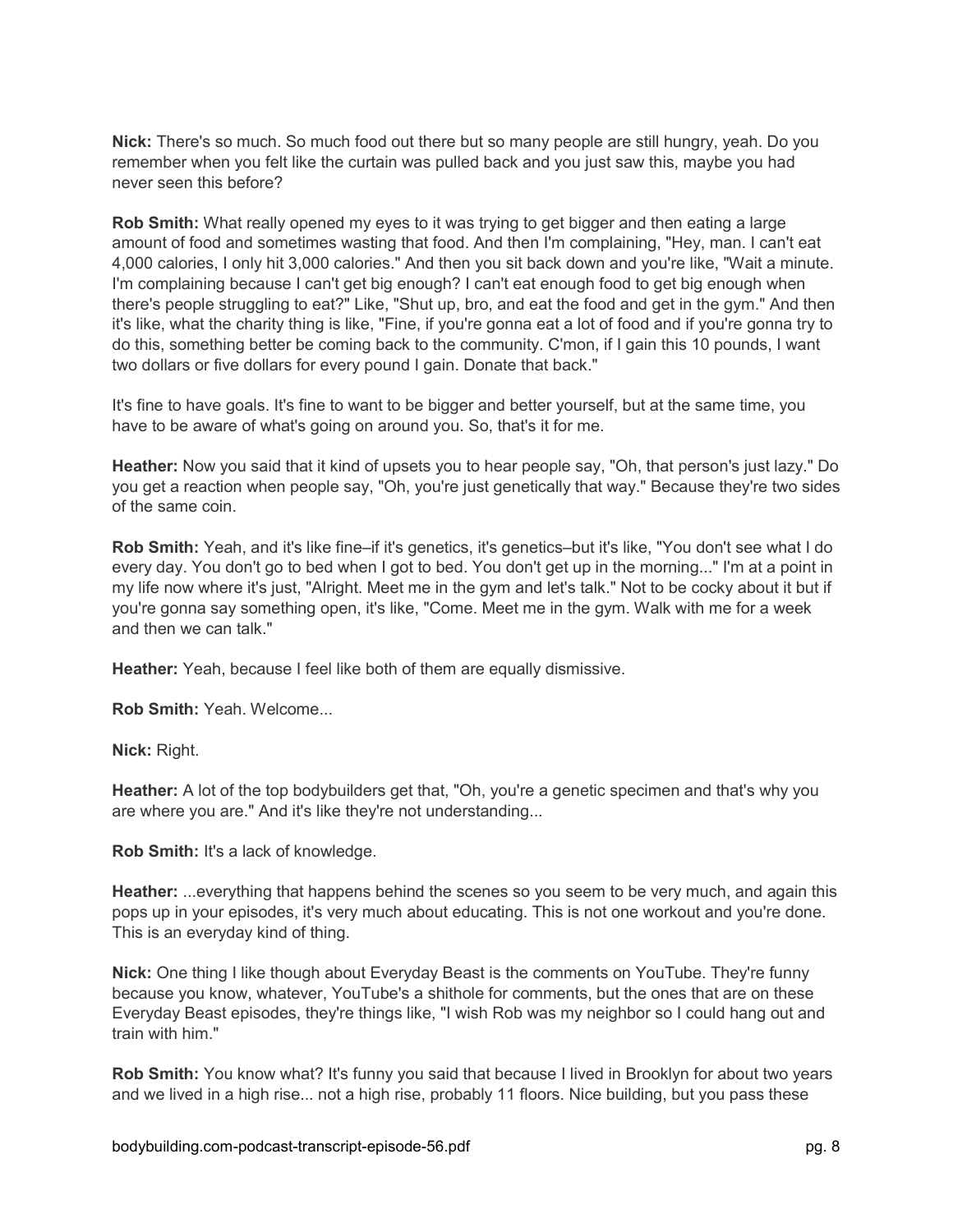people that you see every day and they're going to different walks of life. They're doing this and it's like, "Hey, hey." And you go to apartment 2B or you go to apartment... you see these people and it's like, "What if you had a bodybuilder next door and he invited you in and you just had a conversation?" That's the original thought process. I talked to my buddies, maybe four or five years ago in New York about that and was like, "What if we did this?" The bodybuilder next door. You just come now, you sit down and you have a meal and then you go back to your apartment whether it's 6E, 7E, 7B... you know what I'm saying? You see these people, you just see them in the lobby... you just see them getting mail and stuff like that.

**Nick:** No, I think it's great. I think that'd be a really cool way to do this, too, it's like the next logical extension of an Everyday Beast episode is you have somebody that you work out together, you sit down and you have dinner together and you have a conversation. It's like a podcast. It's the whole experience. I think that would be great. Maybe somebody's doing that out there. I think we need to make that happen.

**Rob Smith:** You need to make that happen.

**Heather:** Yeah, because you're intuitively answering a lot of questions in those episodes but then you could get even more into that conversation.

**Rob Smith:** Get down a little more into it.

**Nick:** So, let's talk training a little bit because one thing that I liked about the profile we did about you on the site once upon a time, was that you didn't just start out lifting. You were 175 lbs, six foot two, string bean, in a group aerobics class.

**Rob Smith:** Yeah, yeah, yeah, yeah, yeah, yeah.

**Nick:** Right? So, tell us a bit about your history with training and when you got serious about that.

**Rob Smith:** Yeah, so I was always active, I ran track in high school. Was in a marching band in high school.

**Nick:** What did you do in the marching band?

**Rob Smith:** I was a saxophone player, and also the drum major.

**Nick:** Oh, you were the drum major, too? Damn. See that's a prestige position right there. I hated the drum major... I was in marching band and that guy was always telling me what to do.

**Rob Smith:** Yeah, yeah. And then I went to college and I was in the marching band–didn't do drum major of that but I was all banded up. But then, oh man, what happened? So, I went to film school, did a little training in film school. Came back home. I was sitting in Georgia. I was like, "Dang." I was waiting tables–nothing wrong with that–I actually enjoyed it, met a lot of people and just like... Food has always been... Whether I'm working for a catering company, or waiting tables on food, it's just been there.

But then I was l like, "Dang, I need to do something. I need to change my life." I kind of got down in a little rut and I wasn't doing anything in my life. And a lady named Sandra Holt, she had a fitness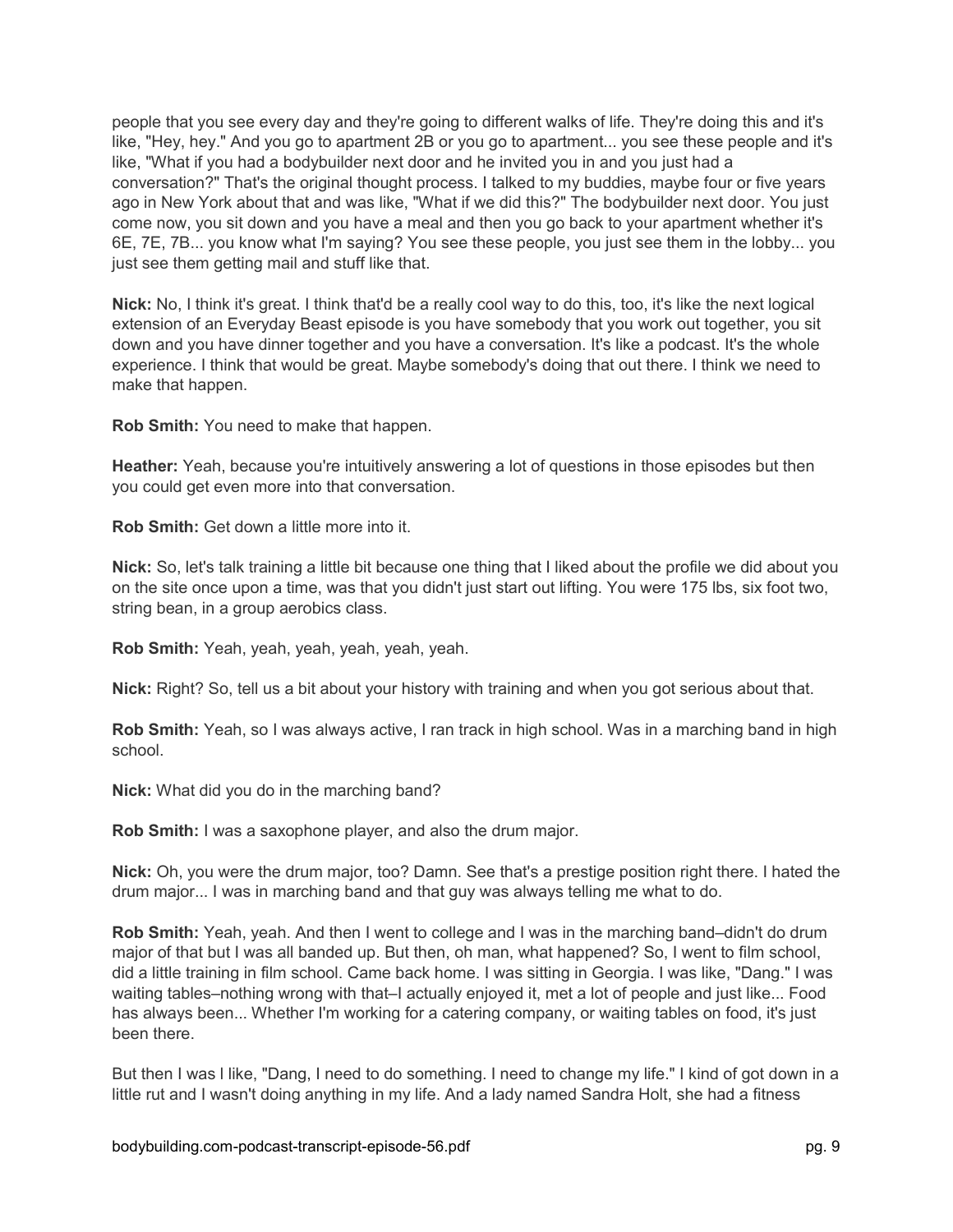studio–Synergy Fitness–and she was like, "Rob, just come to one of the classes one day." I was like, "Oh..."

**Nick:** Just kinda for fun?

**Rob Smith:** Yeah, yeah, "Just come check it out." You know? And it's like, the place I was in in my life at that point, thinking 21, 22, not really knowing what the next step was going to be. I went to school. I got this degree. I spent all this time and I'm not working in that field and it was like, I think maybe 10% of people who get a film degree might actually go on to actually build a career in it, you know?

**Nick:** Hey, I have an English degree. I know what you're talking about.

**Rob Smith:** So, it's like... I was down, man, it was kinda like, "Uh." I had dreams of moving to New York and that didn't seem like it would ever happen. She invited me to the fitness class and I was like, "Alright. We'll see." She probably invited me two or three times before I actually went and it was like a lot of... I don't want to say older ladies, but it's a group fitness class at noon in Georgia, you know what I'm saying?

**Heather:** These classes are like the gateway drug of... No, I'm serious. That's what gets you into the fitness industry.

**Rob Smith:** And so, yeah, we did the circuit training and I went through circuits, lifting weights, doing this, using machines.

**Nick:** Pounding music?

**Rob Smith:** Yeah. And I just... my life started to change from that minute. I want to say it picked me up a little bit. You start feeling better. You start looking better. You start just responding differently and then, you have to eat right to support that you know? So, a natural progression and then that got me off my butt. I just want to say it was a mental change not only a physical change because it wasn't really a physical change at that point, but it was more...

**Nick:** Yeah, a physical change takes a while.

**Rob Smith:** Yeah, it was a mental change and I think within a year, I had moved to New York and I had got a job at a publishing company and I was on my way. And then my step from there was to join... I moved to New York, actually I moved to Jersey with one of my buddies from high school and then I moved to New York which was like a month or two period, and got my job at the publishing company and I was like, "Wait. I don't know anybody." So, then I joined a rugby team because I wanted to do a group sport to meet people and then joined rugby and had to get big so I wouldn't get killed.

**Nick:** Yeah.

**Rob Smith:** So, you're talking 170, so you got...

**Nick:** Okay, so you're playing rugby in Jersey?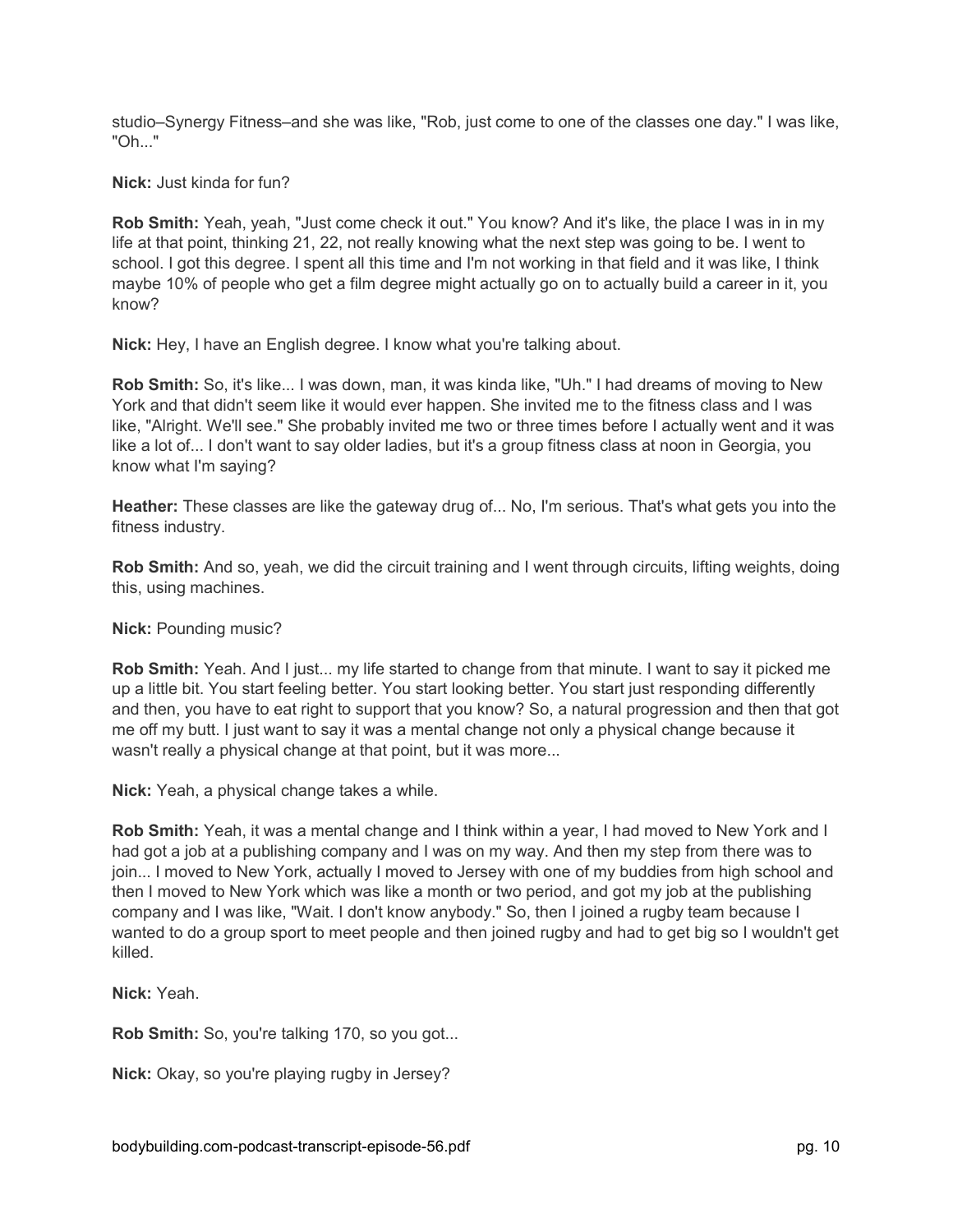**Rob Smith:** New York.

**Nick:** Okay, so that's a big population. There's gonna be some big boys out there.

**Rob Smith:** Yeah, yeah. So, I'm playing rugby... I'm on the wing which is a back position so a smaller guy can survive out there, you know? But I wanted to be... I've always been fast, track, so I wanted to be fast and big and to be able to run through some people. So, I had to eat and that's kind of where fitness really took off from there. Actually bodybuilding, shaping the body and trying to get a little more powerful and just...

**Nick:** But when you think about a rugby player and I don't want to offend the rugby players out there... I really, really, don't want to offend the rugby players out there...

**Heather:** So, Nick's address is...

**Nick:** ...you don't think about somebody who's built like a bodybuilder, right? It's a block. A rugby player, he's a thick guy, right?

**Rob Smith:** Yeah. Totally.

**Nick:** Do you get shit on the pitch for that?

**Rob Smith:** Oh, man. I do, I get a lot of crap for it. I get a lot of shit for it and then I get targeted for it, you know? The next biggest guy wants to come get me because I'm bigger, he wants to prove himself. But then it's a bad situation for him because he ends up laying on the ground somewhere and it's like, "Alright, bro. You tried..."

**Nick:** Put that shoulder down. Yeah.

**Rob Smith:** Yeah.

**Heather:** A lot of people assume that if you're a physique competitor, a bodybuilder, you've got show muscles but no go muscles.

**Rob Smith:** Yeah, exactly.

**Heather:** And so, in the very first episode, your workout was hill sprints and that's a very functional workout that also lends itself well to aesthetics and that's another thing you notice in these training programs is that your workouts, you're doing farmer carries, you're doing stuff that's not necessarily just a regular 'lift this up and put this down'. It has a purpose behind it and so that's...

**Nick:** But there's still some bodybuilding in there.

**Heather:** There's still some isolation exercises in there but it seems like you train in a way that lends itself to your multiple interests.

**Rob Smith:** Yeah, exactly. Right there, multiple.

**Heather:** At what point did you segue from rugby into, "Maybe I should step on stage?"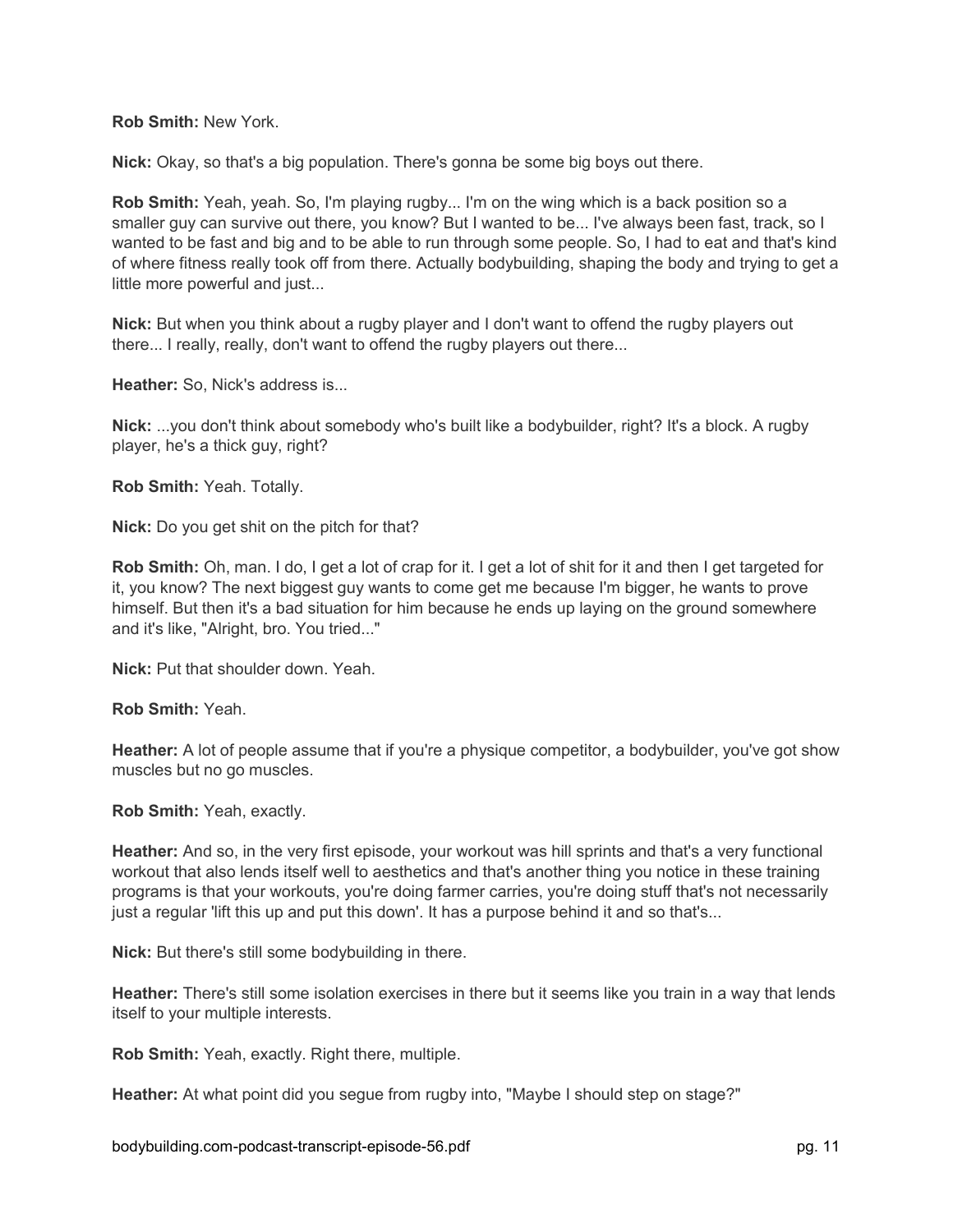**Nick:** It was show. I'm gonna really try to be the all men.

**Rob Smith:** Yeah, so I think I had... It was maybe 2015, for some reason I had stopped playing rugby for a little bit and I was like, "Alright, let's just get in the gym." And it kind of worked out. I did an INBF show, I said, "I'm gonna do this show." It was a natural show in Lower Manhattan. I did that. I got like seventh place out of eighth. It was a bummer but it was like, "You did it. You didn't win but you did it and that was your first show." And I was completely, didn't know what the heck was going on. Starved myself, probably jacked my metabolism up a little bit. Ate chicken, boiled chicken, asparagus and sweet potatoes for weeks on weeks and to do that in New York is like crazy.

**Nick:** Yeah, that's no fun.

**Rob Smith:** Yeah. You had to go to the grocery store and buy sweet potatoes for 5.99 a pound like "Oh." That's so funny but did that show and then I just kept in touch with my rugby guys, I would go out and just watch it and then eventually I got into it and after that show, since I had starved myself a little bit, I was like, "I'm not doing this anymore." And at that point I was really like, "I want to do fitness."

One of my bosses was a competitor, as well. I was working at a PR company and I left the PR company and started producing some work for Men's Fitness and did some stuff with Gillette, left the health focus and what not and then the opportunity to come work for Bodybuilding.com came along and I was like, "This is money." I get to do video editing, work for a fitness company and just a new experience and what not. So, when I got here, I was like, "Alright, let's do it." The culture just grabbed me and I was like, "Fine. Maybe I'll step on stage again. And I did another natural show here. I did the Idaho Cup right after that and I was like, "Alright. Cool man. You did it." You know what I'm saying?

**Nick:** Each one was maybe a little bit better experience.

**Rob Smith:** Yeah, and then you just keep getting better and better and it's like you get tighter, you get tighter, you get tighter, and it's, "Okay. I gotta push myself."

And it's funny, because even today, I get to that lean point where I think I'm there and it's like, "No. Erf. Go a little bit further." And you just get better and better each time. And that's just progression. And then I became a WBFF pro and I went back out, started playing rugby again. And so, I went back out with a larger frame. So, I used to be a back but now, if I'm 170, I'm now playing rugby at 225 or 220.

**Nick:** Ooh, that's a big difference.

**Rob Smith:** Yeah. That's a whole new position. Now I'm in the forward pack with guys my size or 300 pounds, you know what I'm saying? It's like, "Oh, I'm not the big guy anymore. I'm actually one of the smaller guys." That I'm going up against my opposite numbers. So, it's been a cool little ride.

**Nick:** I think it's interesting to hear that you kind of went back to rugby though, too. We had this guy Darren Willoughby on...

**Rob Smith:** 'Cause it's fun.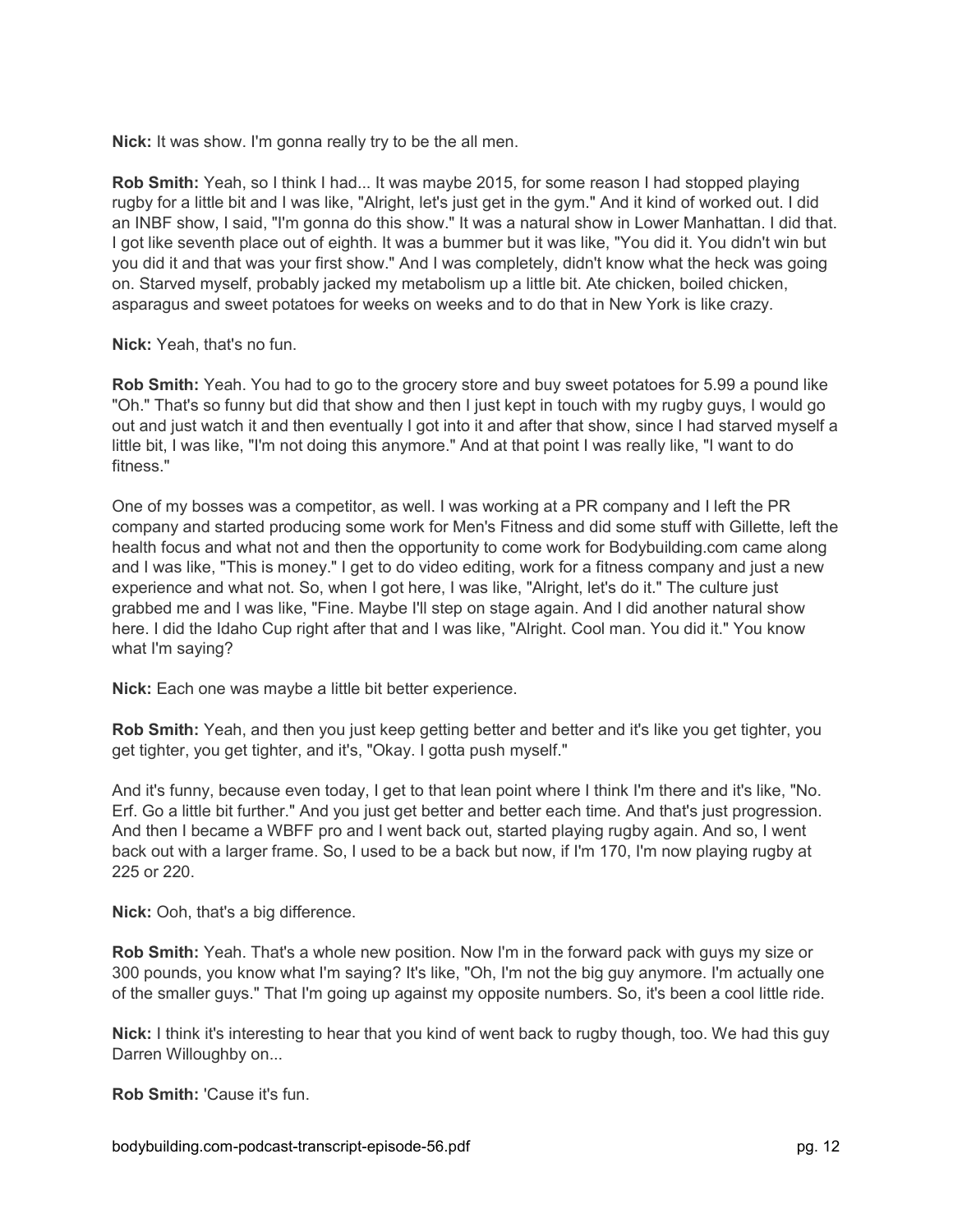**Nick:** Yeah. Well, I mean that's the thing.

**Rob Smith:** I'm not saying bodybuilding isn't, but it's fun. You know?

**Nick:** Sure. I think there's something to that. We had a great researcher named Darren Willoughby on. He's been like a pro bodybuilder for 35 years, he started his own division. But he's a die-hard bodybuilder. But he was also a semi-pro football player into his 40s, into his 50s even. There's just something about that playing out there that just calls to people.

**Rob Smith:** It's real, man. And I think...

**Nick:** I feel like there's a fitness angle to it, too, though. You know? I don't know, what does it give you?

**Rob Smith:** I think for me, personally, it's... I never started lifting weights to be a bodybuilder. It just... I built a great physique and it worked. But I never... My main goal was never to just be a bodybuilder. I wanted to be bigger, I wanted to be faster, and I wanted to be more powerful.

Then when you step on the field and you're building camaraderie, you have friends, you're traveling. The team I play with now, we travel all over the Pacific Northwest. We're the best team, we're undefeated. The club is growing. It's like you're a part of something that's bigger than just your image. You can't beat that.

**Nick:** Mm-hmm (affirmative).

**Rob Smith:** At the end of the day. You know what I'm saying? Your body fades, but your friendships are gonna last way longer than that.

**Nick:** No, I think that's great, yeah. Rugby, in particular, makes me think of my two boys. I have a three-year-old and a six-year-old. Wrestling all the time, right?

**Rob Smith:** Yeah.

**Nick:** And you watch kids, they fall so much and they hit each other so much. Just without thinking about it. They're so physical.

It makes me think yeah, we're supposed to do that. We're supposed to be on the ground. I think that's part of what's missing in fitness, is just...

**Heather:** That's what's missing from bodybuilding.

**Nick:** Impact. That's what I think Doug Kalman, who is a researcher that we've done a bunch of stuff with here, who is the host of the **Fitness Foundation series**. He's a boxer. He's a little guy, he's very muscular, but he's a middle-aged guy. He boxes. I think there's something to that impact that people still get value out of.

**Rob Smith:** It's you're alive, man.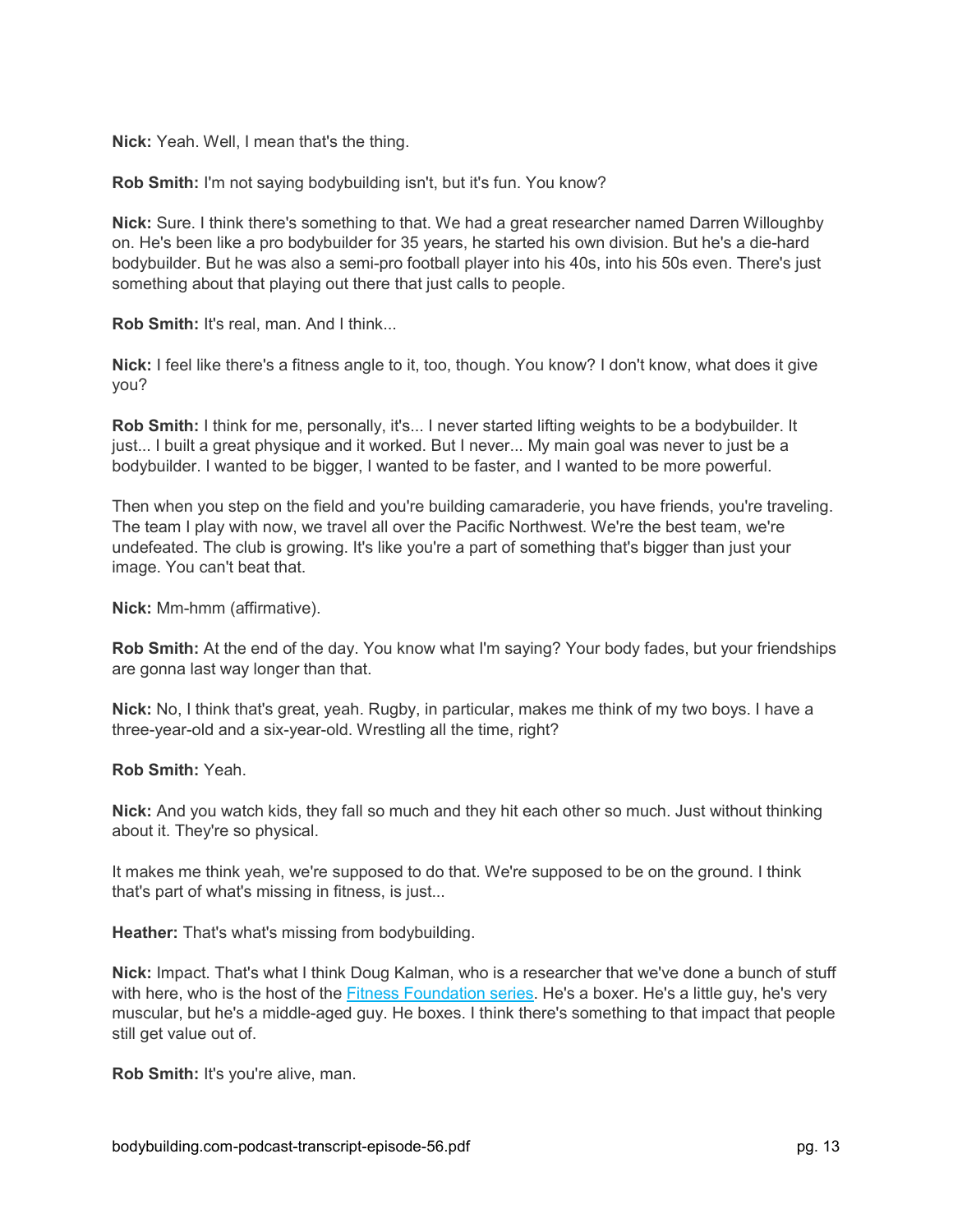**Nick:** Mm-hmm (affirmative).

**Heather:** Yeah.

**Rob Smith:** I still like... when you're running at full speed, full stride, 800 meters, or you know you break a line and you're out there, it's no better feeling in the world than running full speed. And then you take that and you run full stride, you're like you're actually full stride, you're like a fucking deer. You know what I'm saying? There's nothing better than that.

You're pushing your body to its... you know? Everything's connected. You know what I'm saying? You're just pushing your body. It's like you tap into that, and you want that. You know what I'm saying?

**Heather:** Yeah.

**Nick:** That's a powerful feeling.

**Rob Smith:** Yeah.

**Heather:** Yeah. But the two sports do kind of complement each other because bodybuilding feels very restrained. You're showing up and you are trying to get every muscle to look perfect for that one moment. There's no movement. I mean there's posing, but you're holding a pose. You're static. And so, to combine a very, very active dynamic sport...

**Nick:** 3-D...

**Heather:** Yeah.

**Nick:** There's tons of rotation and turns.

**Heather:** You get kind of the best of both worlds because bodybuilding is challenging in its own way.

**Rob Smith:** Oh, yeah, totally, yeah.

**Heather:** You know?

**Rob Smith:** Uh huh.

**Heather:** I know guys that will pass out from posing because it's so taxing physically on the body.

**Rob Smith:** Yeah, yeah, yeah. Totally.

**Heather:** So, you almost need that other sport to kind of go to to release some of that energy.

**Rob Smith:** Heck, yeah. Man, I know like posing so hard you walk off the stage and you're like, "Oh, my gosh, these cramps are gonna..." You know, it's like...

**Heather:** Yeah, cramping up. Yeah, just collapsing back stage.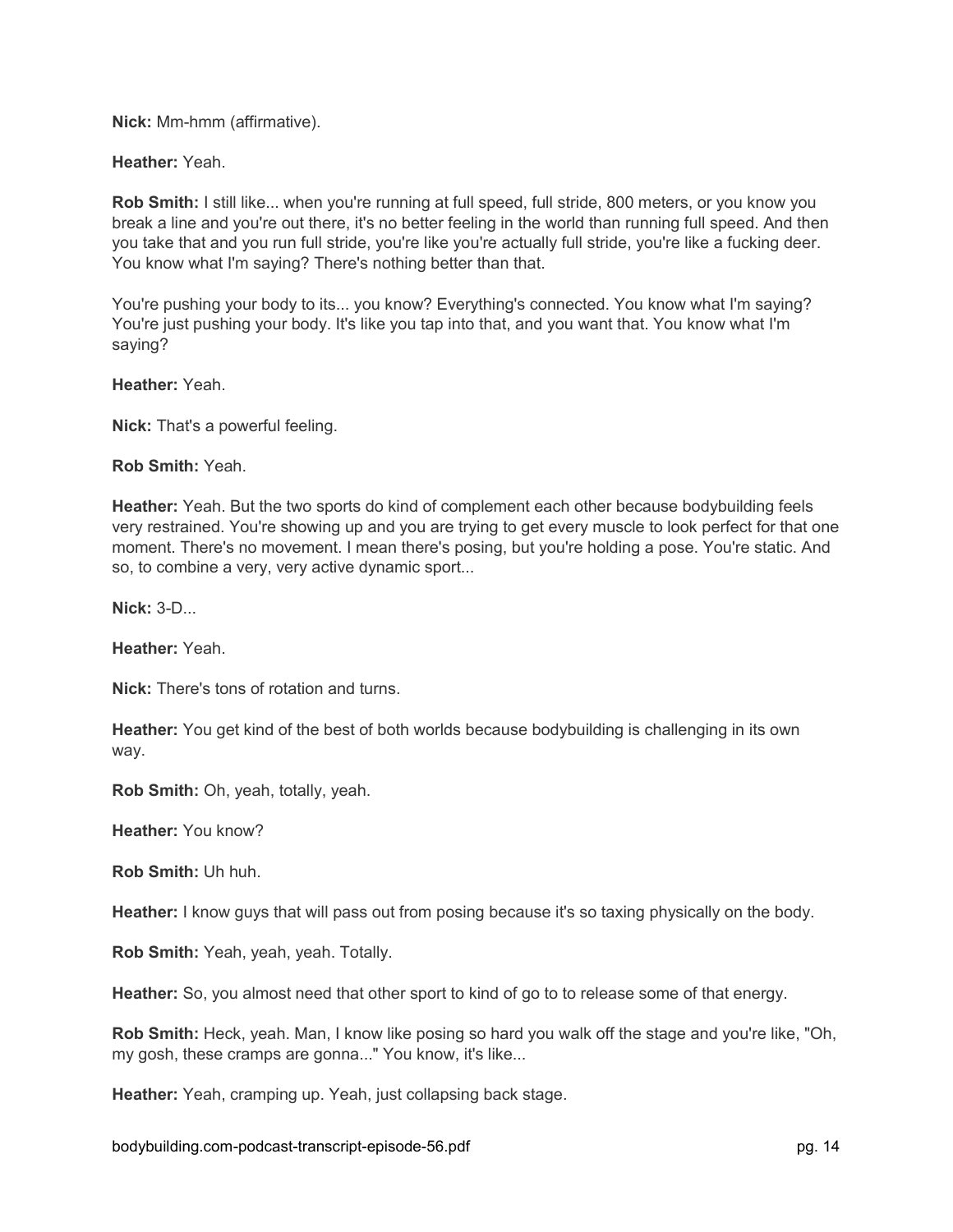**Rob Smith:** Yeah, yeah, yeah, yeah, yeah, yeah.

**Heather:** It's nuts. People don't realize how physical it is 'cause it looks like you're just standing there. That's kind of the illusion of bodybuilding is that it doesn't look nearly as physical as it is.

**Rob Smith:** Yeah. To stand there and keep a smile, not a *weird* smile, that's work. You know what I'm saying?

**Nick:** You gotta smile in the WBFF, right?

**Rob Smith:** Yeah. The WBFF, you have to smile and you can't... Like, I remember I walked off stage my first show and she was like, "You know, you need to relax your face." I'm like, yeah. She's like, "Like that."

**Heather:** Relax your face.

**Rob Smith:** She's like, "You know, you gotta..." Because one minute you're like, "Oh, man, it's GQ smile." Then next minute it's like, "Oh, what the...," you know? So, it's like, yeah. You gotta practice that. Just like anything else, it's a consistency thing.

**Heather:** Yeah, my favorite part of every show is when they do a posedown and everybody kind of starts moving around a little bit more, 'cause then you just feel that release of energy.

**Rob Smith:** Yeah, yeah, yeah, yeah. But then that's camaraderie, too.

**Heather:** Yeah, oh, yeah.

**Rob Smith:** You know what I'm saying? In that action, you actually chill a little bit and everybody's almost like... Not saying, like WBFF is a little bit different than NPC. But for that moment that you're out there kinda like posing down, you're feeding off each other, 'cause you're trying to...

**Heather:** Yeah, there's a lot of energy at that moment.

**Rob Smith:** ...outshine that next person. So, yeah, they should just do a posedown probably.

**Nick:** Mm-hmm (affirmative). And I mean that's the point when it's like what we're saying, okay, we're not just competing, we're entertaining, too.

**Rob Smith:** Yeah, yeah, yeah, yeah.

**Nick:** Like, this is really a performance.

**Rob Smith:** Yeah. Heck yeah.

**Nick:** I want to talk with you a little bit more about keto, too, because this is not something you always did, but it's something that you've gone into a lot more recently, it sounds like. So, what made you sort of lean that direction? What's your experience been like?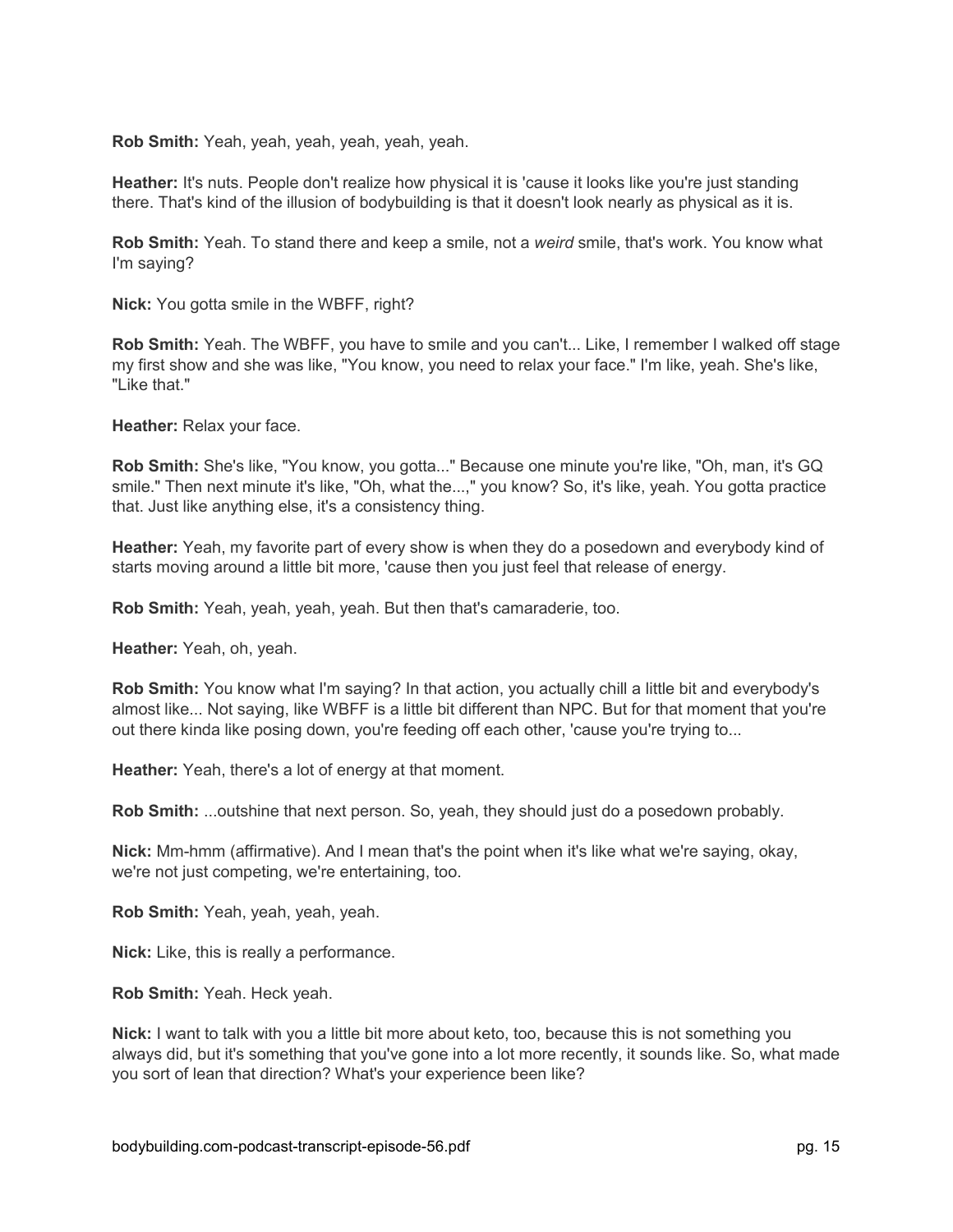**Rob Smith:** My buddy, [Jason Wittrock,](https://www.bodybuilding.com/content/team-bodybuildingcom-athlete-profile-jason-wittrock.html) man. You know, he's talking about...

**Nick:** He is one of the ultimate keto...

**Rob Smith:** Heck, yeah.

**Nick:** ...shredded guys.

**Rob Smith:** Nah, you look at his physique and you're like, that's what I want. You know what I'm saying? If I can have that and still play rugby, that's what I want. You know?

Umm, then so he... I mean, that was like my inspiration to even try keto. Then once I actually got into it... I didn't have a lot of the negative effects that a lot of people say you get up front. So, I was like, oh...

**Nick:** You felt great from the start?

**Rob Smith:** I felt great, I felt good. I had probably one down day. That was probably like a sodium thing, you know? So, yeah.

And like the biggest thing, too, just bring this back to Everyday Beast, like I'm not a classicallytrained chef or anything. But it's like I explore my food. I explore the options and then I come back and like, all right, this works. This is good.

So, keto worked. And it worked amazing. You know? So, it's like, why wouldn't I explore it a little bit more?

**Nick:** Have you stuck with it?

**Rob Smith:** No. I've only used it for competitions. But I want to... I'm gonna start a 12-week thing in a couple weeks. I want to use it to try to add some size. So, it's gonna be a new test. And I... Yeah.

**Heather:** Yeah, interesting. Yeah, 'cause we get lots of questions on that, is how do you bulk...

**Rob Smith:** With keto.

**Heather:** When you do keto?

**Rob Smith:** Yeah.

**Heather:** Because carbohydrates are the gold standard for...

**Rob Smith:** Growth.

**Heather:** Growth.

**Nick:** Right. And for athletic performance. For a lot... You'll find people say, "Oh, yeah, if keto works well for a bodybuilder preparing for a show. But for somebody on the rugby pitch, they need some carbs."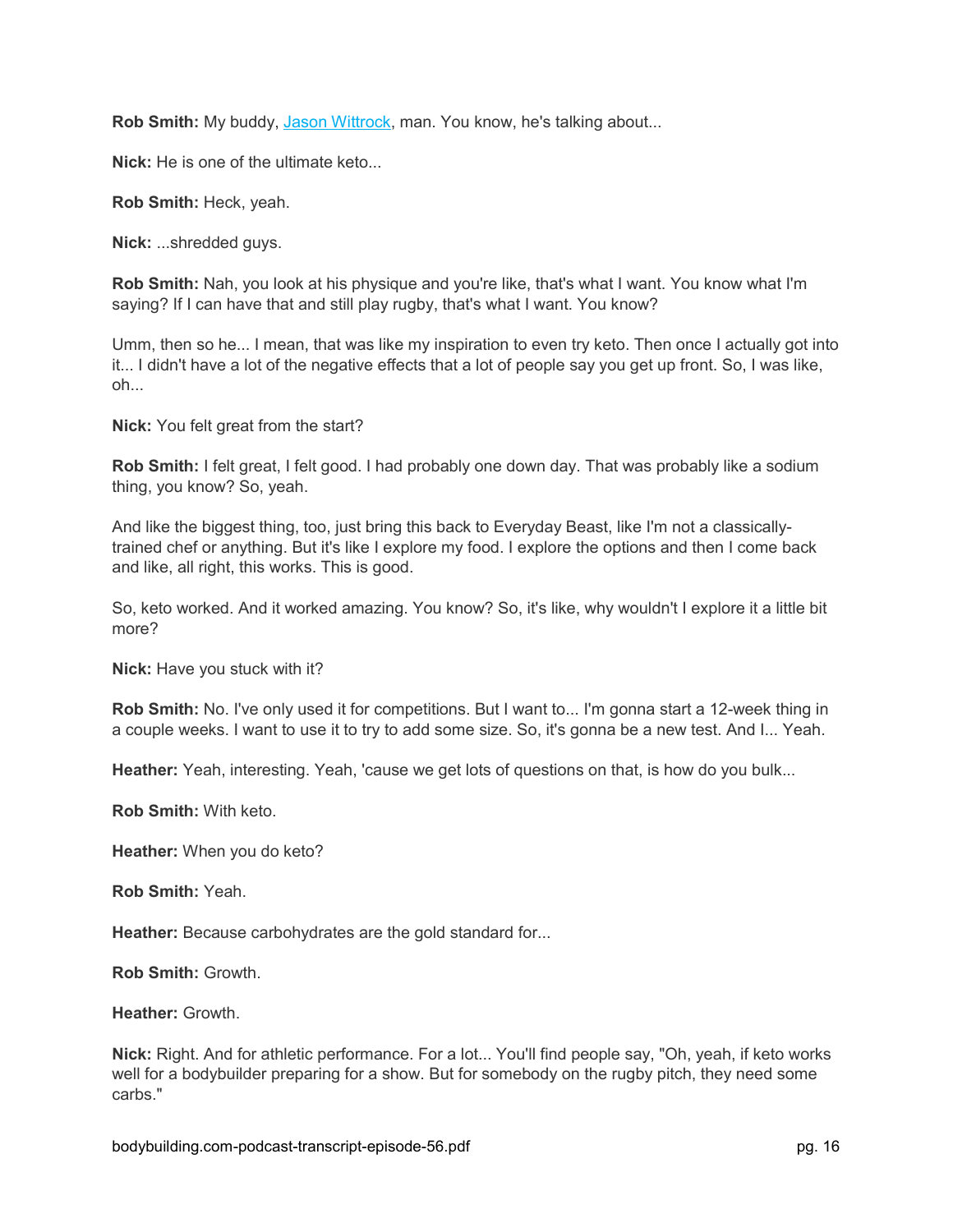**Rob Smith:** Yeah.

**Nick:** You know? Did you find that you suffered at all there?

**Rob Smith:** I never... I didn't use it while I was playing that sport.

**Nick:** Okay. Mm-hmm (affirmative).

**Rob Smith:** But it's interesting. The rugby coach just saw in the article saying that some teams have been researching keto on the effect on rugby players. And they're kind of recommending it. I'll have to shoot you a link about that.

**Nick:** Interesting.

**Rob Smith:** Yeah. Just saw the pdf yesterday. But yeah, I like... I can eat, I can hit my goals easier doing keto. But my macro goals wouldn't or like my calorie goals. Trying to think, I was about to say something.

**Heather:** Well, one thing about keto is...

**Nick:** Did you have any trouble coming back from it? Because that's what we hear more than anything. Is like...

**Rob Smith:** Oh, man.

**Nick:** It's great when you're doing it...

**Heather:** Coming down off ketosis.

**Nick:** But then you come back after nine months on keto and your body just doesn't know what's coming.

**Rob Smith:** Yeah. I think... So, I was testing. Like I got ready for my show. This last show I did, I was about, I was ready about two weeks out. Two, three weeks out. I brought carbs back in and it was like, uh oh.

So, it was good to try it out and test it, so I would know what I need to do three weeks later. But it was like I held maybe 10, 12 pounds. Like I gained like a massive amount and then my body held water like crazy.

**Nick:** Oh, sure.

**Rob Smith:** So, it was like...

**Nick:** How did you feel?

**Rob Smith:** I didn't feel bad. But if I had of waited two weeks later to try that out, it would've been a no no. It would've been a no go. You know? Umm, 'cause your body just sucks that in, just holds on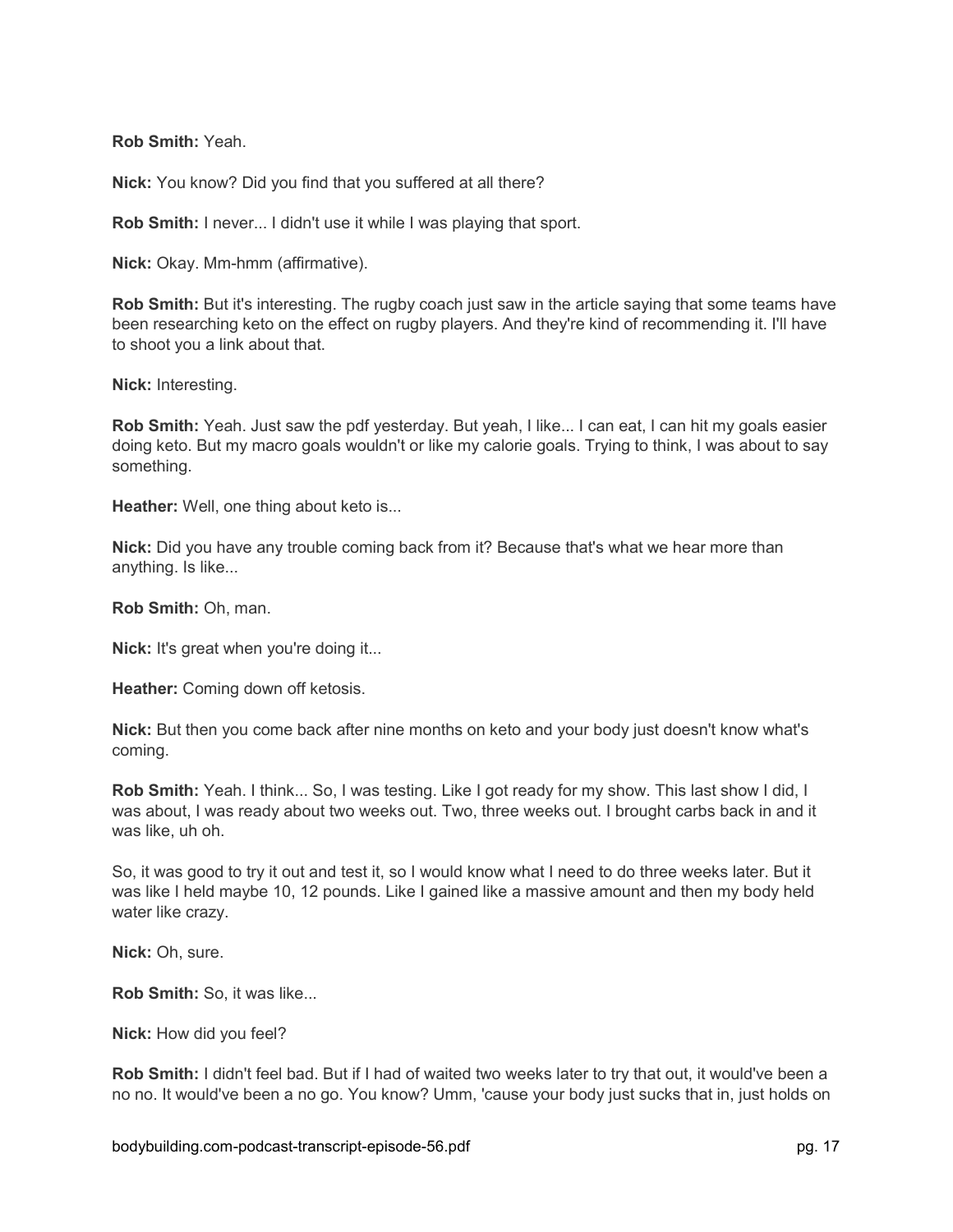to everything, so like...

**Nick:** Right.

**Rob Smith:** So, I'm 10 pounds heavier, you know?

**Heather:** Yeah.

**Nick:** Right. Especially when you're depleted from a prep.

**Rob Smith:** Yeah.

**Heather:** Oh, yeah.

**Rob Smith:** Yeah.

**Nick:** I was talking to one of our contributors who was in the Ms. Olympia back in the '90s. She was saying she was around when [creatine](https://www.bodybuilding.com/fun/koch1.htm) just first came out. Creatine monohydrate. A brand that she was sponsored by sent some to her and said, "You gotta try this."

She tried it the day before she got on stage. She was in the hotel room and it was like she just went... instantly. Not because there's something horrible about creatine, yeah, it makes you hold some water. But she was just so depleted as it was.

**Rob Smith:** Yeah, and that's the thing. When your body's like that, it's gonna be like, who do.

**Nick:** Whatever you put in it, it's gonna sponge, yeah.

**Rob Smith:** Yeah.

**Nick:** Well, Rob, I think we've got what three Everyday Beast videos out?

**Heather:** I think we have four out now?

**Rob Smith:** Three from the first season. Then we have four now.

**Heather:** Four now. Almost five. Probably five by the time we...

**Nick:** Okay, so by right about the time this comes out, I think we'll have the full slate out there.

**Rob Smith:** Yeah.

**Nick:** So, tell us, people who want to find you aside from that. You can go to our [Bodybuilding.com](https://www.youtube.com/user/bodybuildingcomvideo)  [YouTube channel,](https://www.youtube.com/user/bodybuildingcomvideo) of course. It's a wonderful place to hang out. Where else can people find out about you?

**Rob Smith:** Check me out on Instagram at [robksmith2.](https://www.instagram.com/robksmith2/)

**Nick:** It's not Everyday Beast at Everyday Beast?

bodybuilding.com-podcast-transcript-episode-56.pdf pg. 18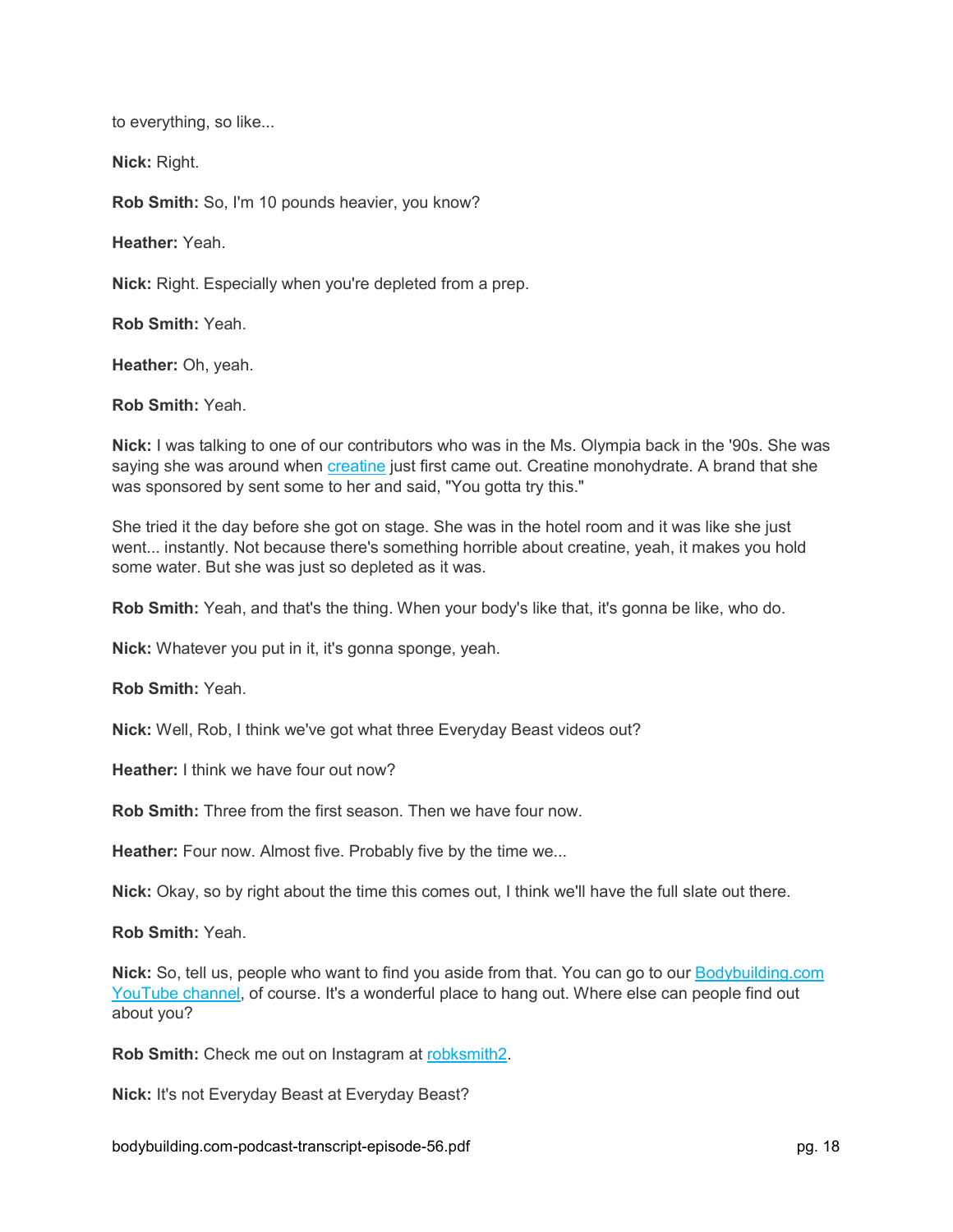**Rob Smith:** No.

**Nick:** Somebody probably already has that, huh?

**Rob Smith:** We're all everyday beasts. You know what I'm saying? I think the important thing to remember is that Everyday Beast is a call-to-action. You're an everyday beast, you can be an everyday beast.

But no, just check me out on Instagram at robksmith2 or the Bodybuilding.com page has my Rob [Smith](https://www.bodybuilding.com/author/rob-smith) little clickable link or what not.

**Nick:** You got a lot of calls-to-action though. Like #letsgrow.

**Rob Smith:** Let's grow!

**Heather:** Let's grow.

**Nick:** #letsgrow. That's one of my favorites. That's the big hashtag.

**Rob Smith:** Let's grow!

**Nick:** I guess I made it sound like we're ending the podcast. I wanted to ask you about that, too. Because everybody wants to grow, right?

**Rob Smith:** Yeah.

**Nick:** I like that that you always say that. "Let's grow." How do people get growth *dead wrong*? You feel like?

**Rob Smith:** How do they get it wrong?

**Nick:** Yeah. Because that's what... what do they do wrong?

**Rob Smith:** They look at somebody else's endgame instead of setting the goal for *their* endgame and then working backwards to see what steps gonna take them to get to that point. You know what I'm saying?

So, if you look at... I think the biggest thing is if you look at somebody else's like endgame, maybe this person's an author, they wrote a book. They wrote a novel. It's like, "Oh, I want to have a novel." Then they get discouraged because they get three pages in and it's like, nah.

If it's a professional sports player, an author, a bodybuilder, what does that look like for you? And how are you gonna get there? I'm gonna start here. It's just taking...

What people get wrong about growth is the lack of patience. It's a lack of understanding and that's where knowledge comes back in. It's like you gotta understand that it's gonna take some time. You can't just do it for two weeks, three weeks, and then expect to be where you want to be.